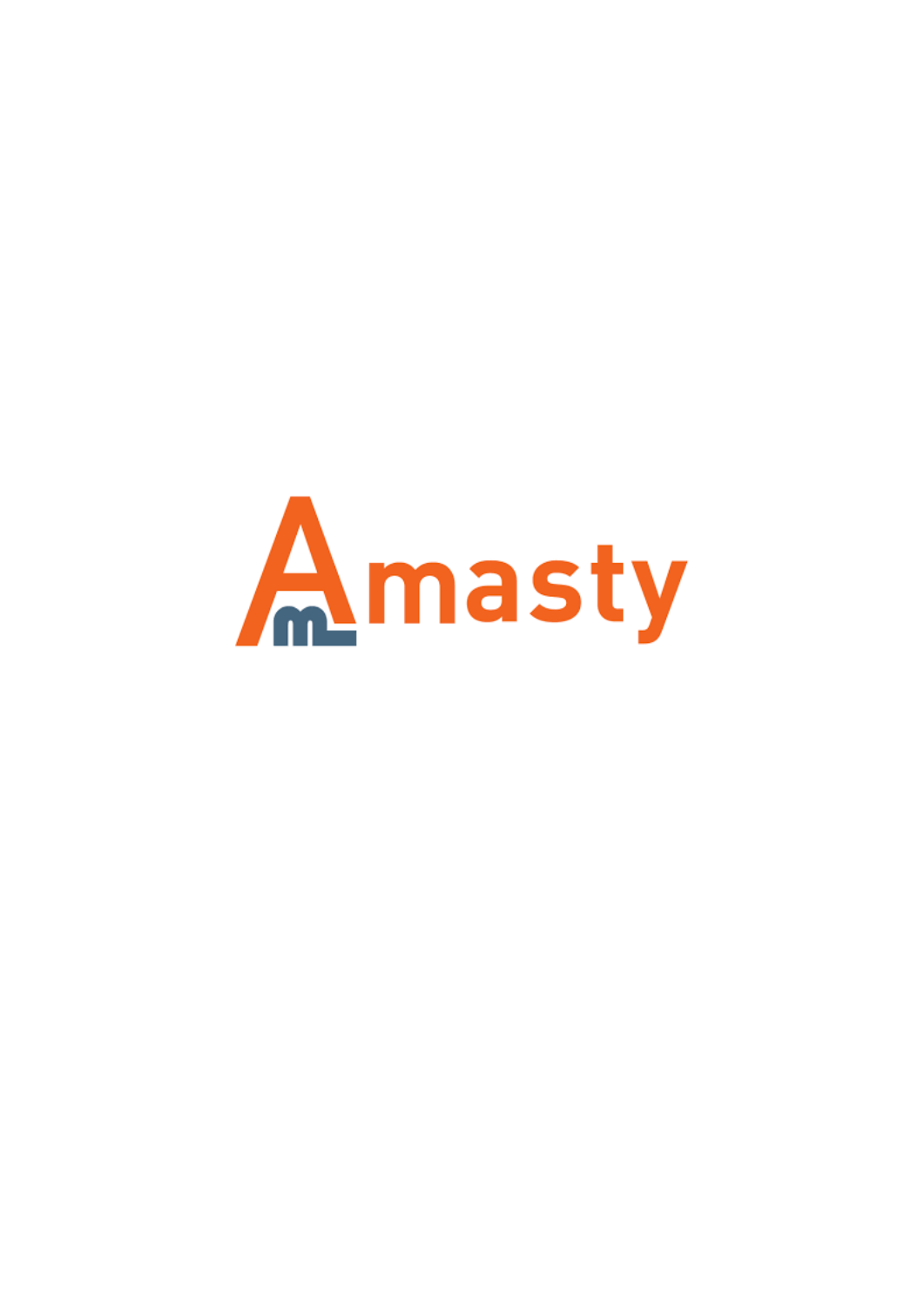# **Payment Restrictions for Magento 2**

- Set up restrictions based on cart contents
- Display different payment methods for orders depending on Subtotal or customer attributes
- Apply restrictions depending on customer shipping address
- Use customer purchase history to decide which payment methods to show

### **Troubleshooting checklist**

If the rule you've just set up doesn't seem to work please check the information below first.

#### **Make sure there are no other rules active at the same time**

Restrictions from different rules can work simultaneously. It means that, for example, if you have two payment methods - **Method One** and **Method Two** - and you want to block the **Method One** with a restriction rule **A**, and the **Method Two** with a restriction rule **B** and activate both rules at the same time, then **Method One** and **Method Two** will be restricted at the same time as well.

#### **Make sure conditions are set correctly**

If a rule is configured with conditions but doesn't work, please try removing conditions you've set up. If that helped it would be a good idea to revise the conditions configuration. Please check **[this article](https://blog.amasty.com/use-magento-rules-properly-common-mistakes-corrected/)** to see which mistakes are made more often Conditions configuration and find out how they can be fixed.

## **Usage examples**

#### **Block PayPal for restricted items**

**[PayPal's use policy](https://www.paypal.com/us/webapps/mpp/ua/acceptableuse-full)** disable the service when you sell, for example, ammunition. So if you are a gun enthusiast selling products over the Internet it would wise to hide PayPal when certain products are added to a customer cart. Payment Restrictions extension is just a tool for the job.

[The rule setup is very simple. We just select to block all PayPal methods…](https://amasty.com/docs/lib/exe/fetch.php?media=magento_2:payment_restrictions:ex1-general.png)

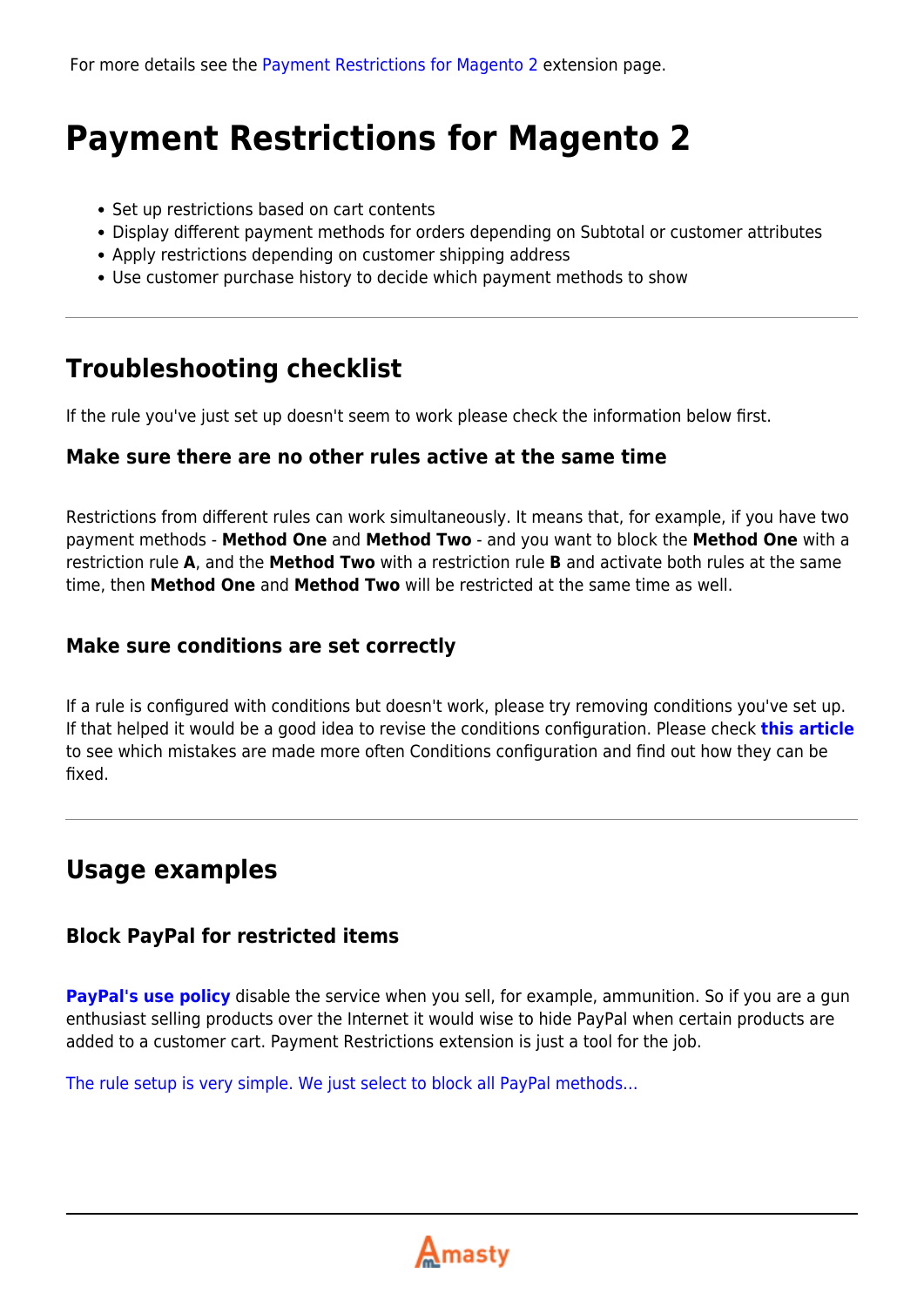| <b>SHIPPING RULES OPTIONS</b> | General                                  |                                                                      |                    |
|-------------------------------|------------------------------------------|----------------------------------------------------------------------|--------------------|
| Restrictions /                | Restrict PayPal for ammo<br>Name $\star$ |                                                                      |                    |
| Stores & Customer<br>Groups   | <b>Status</b>                            | Active<br>$\overline{\phantom{a}}$                                   |                    |
| Days & Time                   | Methods $\star$                          | PayPal (Braintree)                                                   | ۸                  |
| Conditions                    |                                          | Paypal - Credit Card<br>Paypal - Credit Card<br>Paypal - Credit Card |                    |
| Coupons                       |                                          | Paypal - PayPal Billing Agreement                                    | $\checkmark$<br>a. |

### […when there is a product from the "Ammunition" attribute set in the cart](https://amasty.com/docs/lib/exe/fetch.php?media=magento_2:payment_restrictions:ex1-conditions.png)

| <b>SHIPPING RULES OPTIONS</b> | Apply the rule only if the following conditions are met (leave blank for all products).                                                      |
|-------------------------------|----------------------------------------------------------------------------------------------------------------------------------------------|
| Restrictions /                | If ALL of these conditions are TRUE:<br>If total quantity equals or greater than 1 for a subselection of items in cart matching ALL of these |
| Stores & Customer<br>Groups   | conditions: 8<br>Attribute Set is Ammunition <b> </b>                                                                                        |
| Days & Time                   | ⊕<br>⊕                                                                                                                                       |
| Conditions $\lambda$          | <b>Backorders</b>                                                                                                                            |
| Coupons                       | All orders<br>Apply the rule to<br>$\overline{\phantom{a}}$                                                                                  |

And that's it! PayPal will be available to use up until any product from the "Ammunition" Attribute Set is added to cart.

### **Extension settings overview**

[Extension settings are located in](https://amasty.com/docs/lib/exe/fetch.php?media=magento_2:payment_restrictions:general-settings.png) **Stores > Configuration > Amasty Extensions > Payment Restrictions**

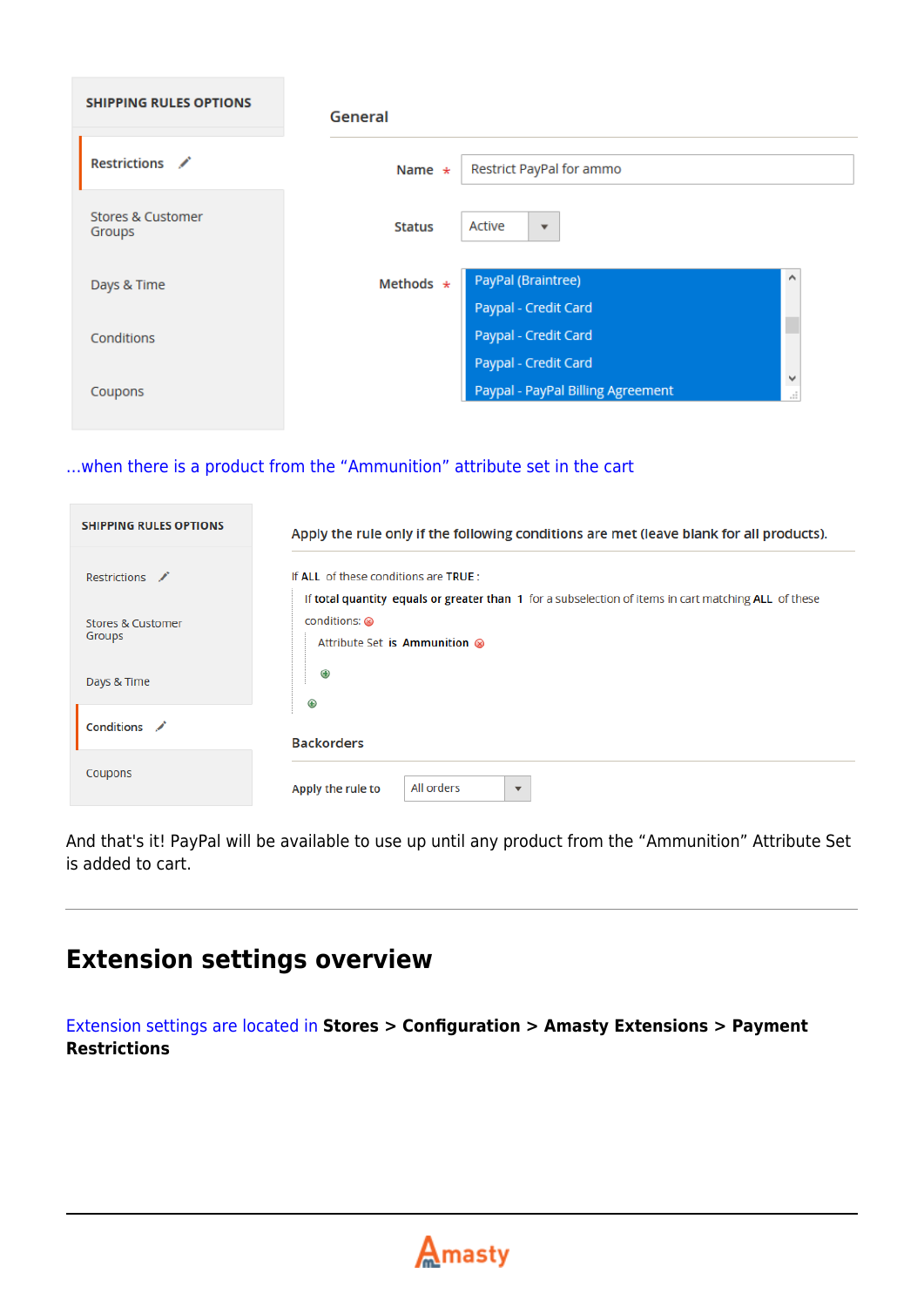#### **General**

| Include tax in subtotal<br>[store view]     | No |  |
|---------------------------------------------|----|--|
| Use subtotal after discount<br>[store view] | No |  |

**Include tax in subtotal** - controls, whether the Tax value will be included in the Subtotal condition or not.

 $\odot$ 

**Use subtotal after discount** - works the same as setting above, but for Discount values.

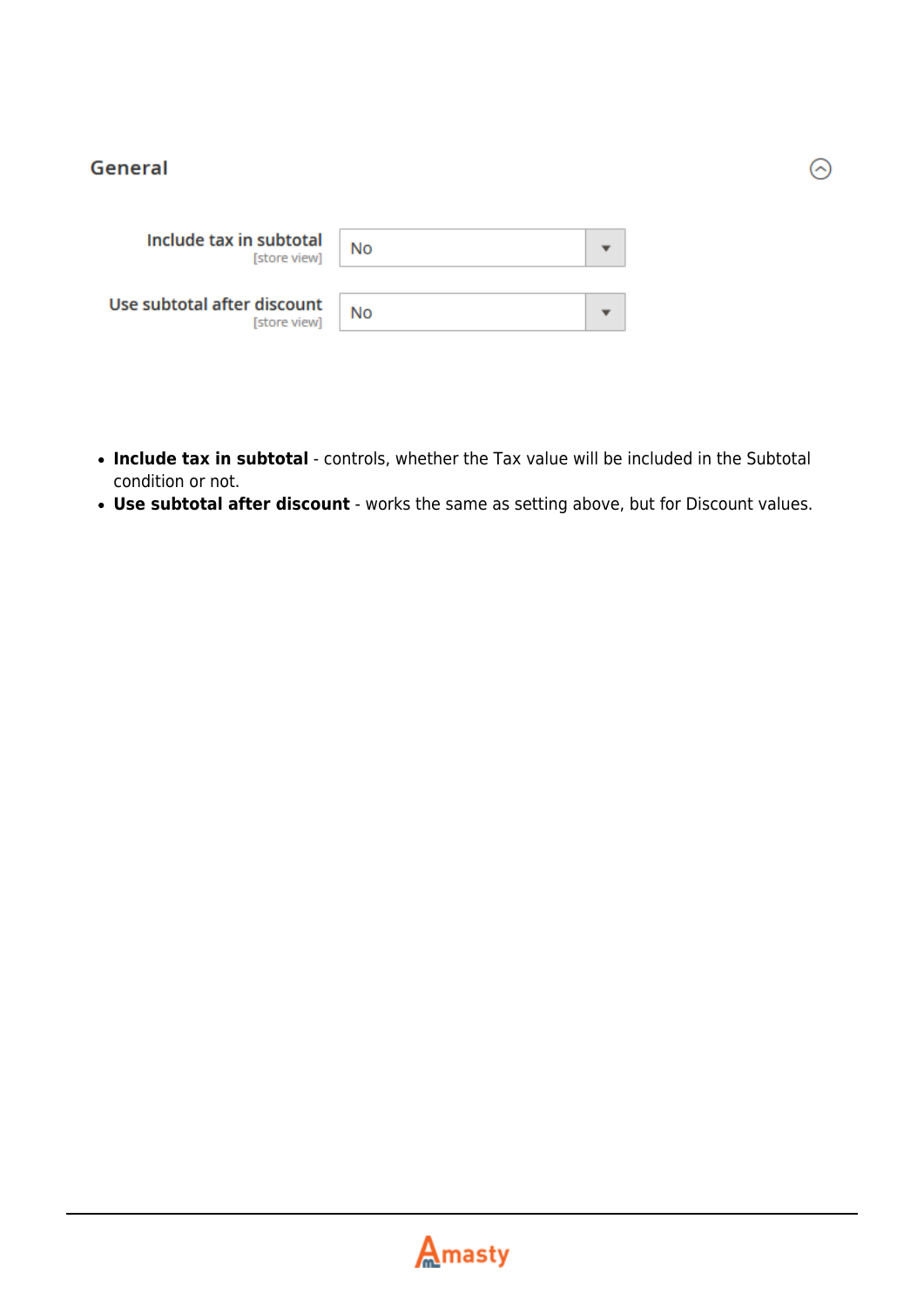## **Restriction rule settings**

#### Rules can be created in **Sales > Operations > Payment Restrictions**

#### **Restrictions**

| <b>General</b>  |                                           |    |
|-----------------|-------------------------------------------|----|
| Name $*$        | PayPal restrictions                       |    |
| <b>Status</b>   | Active                                    |    |
| Methods $\star$ | Credit Card (Braintree)                   |    |
|                 | Credit Card Direct Post (Authorize.net)   |    |
|                 | Offline - Bank Transfer Payment           |    |
|                 | Offline - Cash On Delivery                |    |
|                 | Offline - Check / Money order             |    |
|                 | Offline - No Payment Information Required |    |
|                 | Offline - Purchase Order                  |    |
|                 | PayPal (Braintree)                        |    |
|                 | Paypal - Credit Card                      |    |
|                 | Paypal - Credit Card                      | a. |

- **Name** the name of the restriction rule. It won't be displayed anywhere except for Payment Restrictions menus in the admin area.
- **Status** the rule can be enabled or disabled here.
- **Methods** here you can select which payment methods will be blocked when the rule is applied.

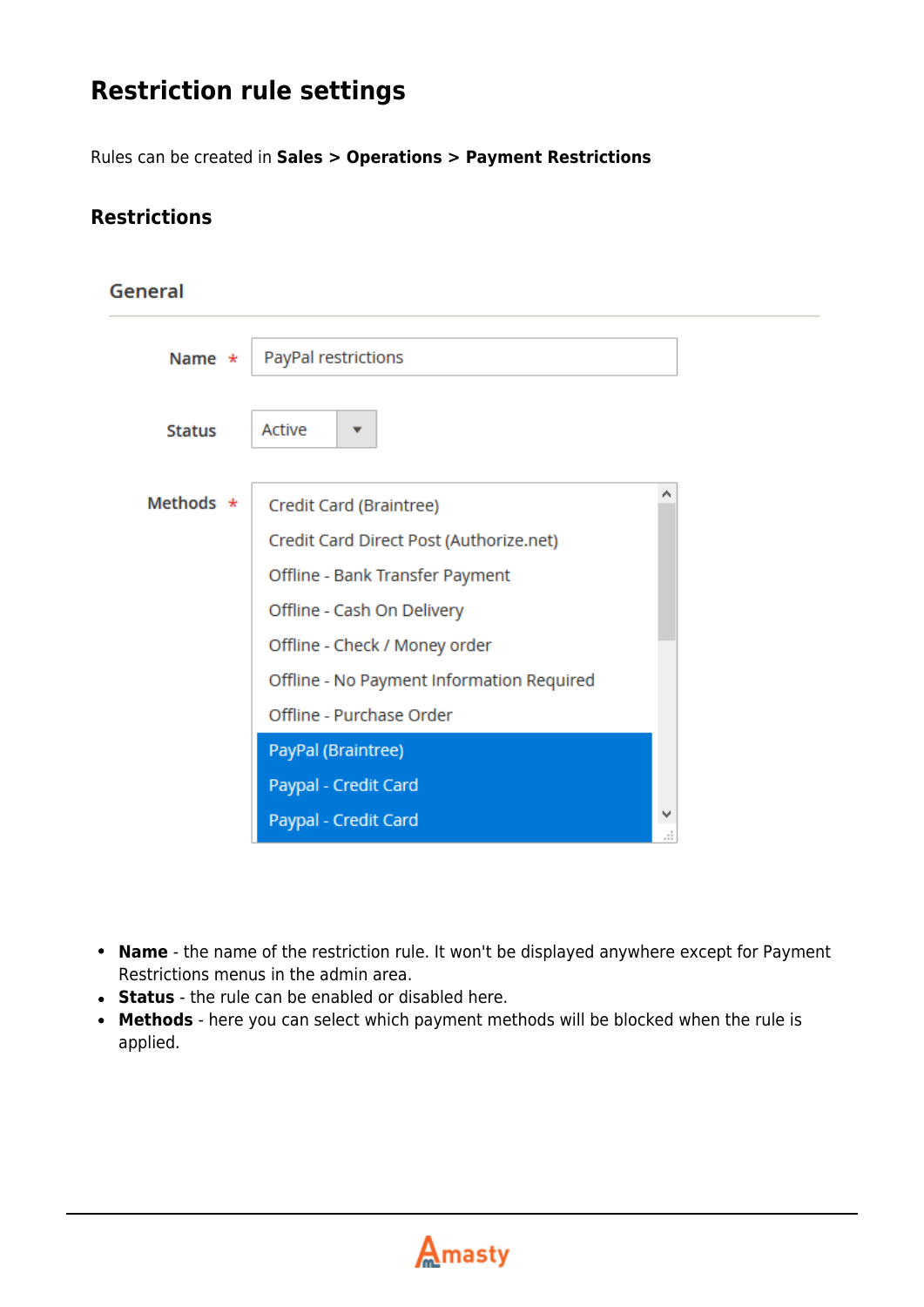#### **Stores & Customer Groups**

| <b>Apply In</b>    |                                                          |  |
|--------------------|----------------------------------------------------------|--|
| <b>Admin Area</b>  | <b>No</b>                                                |  |
| <b>Stores</b>      | ۸<br><b>Main Website</b>                                 |  |
|                    | <b>Main Website Store</b>                                |  |
|                    | <b>Default Store View</b>                                |  |
|                    |                                                          |  |
|                    | Leave empty or select all to apply the rule to any store |  |
|                    |                                                          |  |
| <b>Customer Gr</b> | ۸<br><b>NOT LOGGED IN</b>                                |  |
| oups               | General                                                  |  |
| <b>Apply For</b>   | Wholesale                                                |  |

- **Admin Area** the option controls whether the rule will be applied in the admin area or not.
- **Stores** this feature limits stores where the rule will be applied. If nothing is selected, the rule will be applied to all stores.
- **Customer Groups** the option controls on which customer groups the rule will be applied. If nothing is selected, the rule will be applied to all groups.

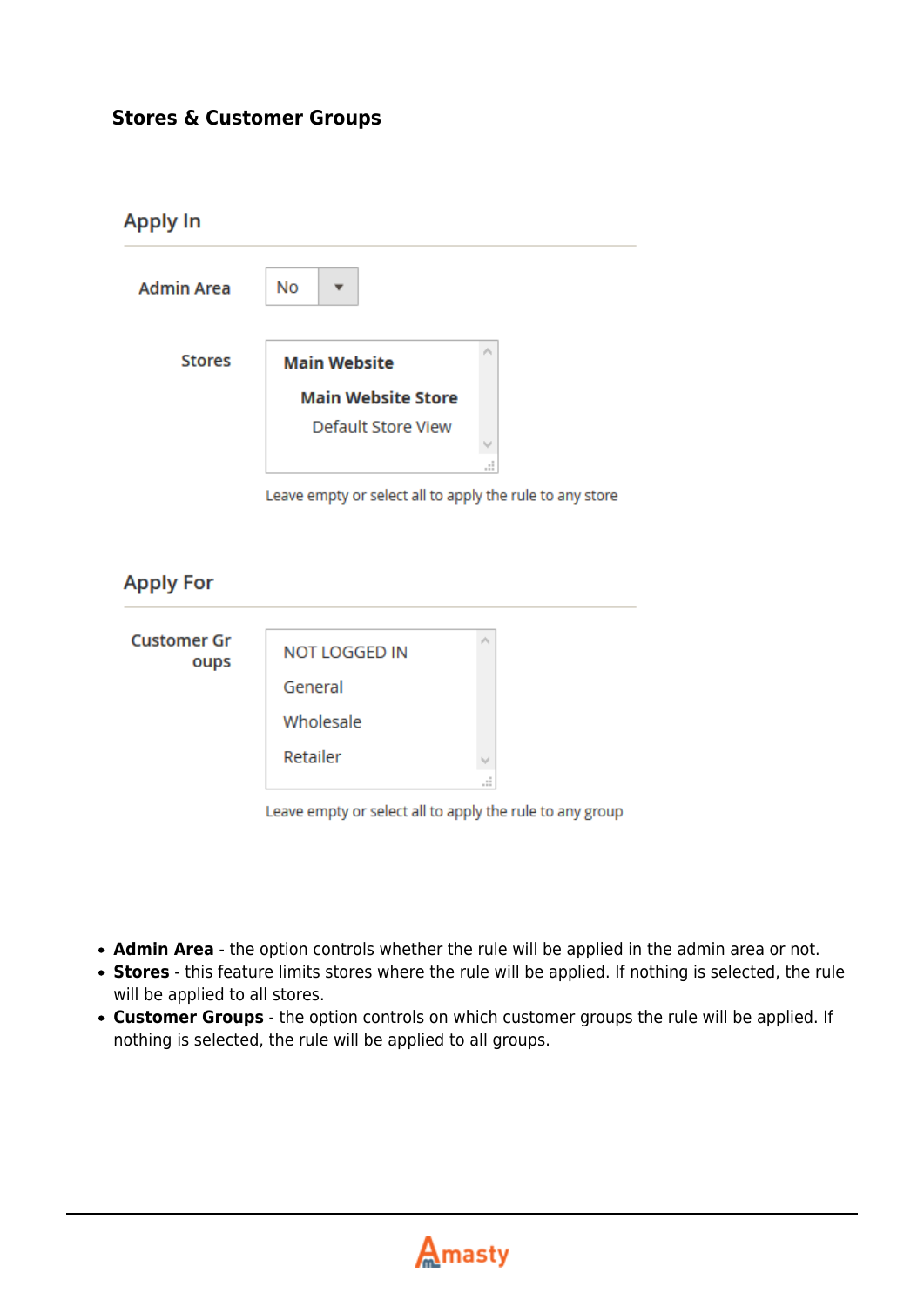| <b>Days and Time</b> |               |                                                       |  |  |
|----------------------|---------------|-------------------------------------------------------|--|--|
| Days of the<br>Week  | Sunday        | ۸                                                     |  |  |
|                      | Monday        |                                                       |  |  |
|                      | Tuesday       |                                                       |  |  |
|                      | Wednesday     |                                                       |  |  |
|                      | Thursday      |                                                       |  |  |
|                      | Friday        |                                                       |  |  |
|                      | Saturday      | æ                                                     |  |  |
|                      |               | Leave empty or select all to apply the rule every day |  |  |
| <b>Time From:</b>    | Please select |                                                       |  |  |
|                      |               |                                                       |  |  |
| <b>Time To:</b>      | Please select |                                                       |  |  |
|                      |               |                                                       |  |  |

- **Days of the Week** Specify the days of the week when the rule should be activated.
- **Time From Time To** Specify a certain time interval during which the rule should be active.

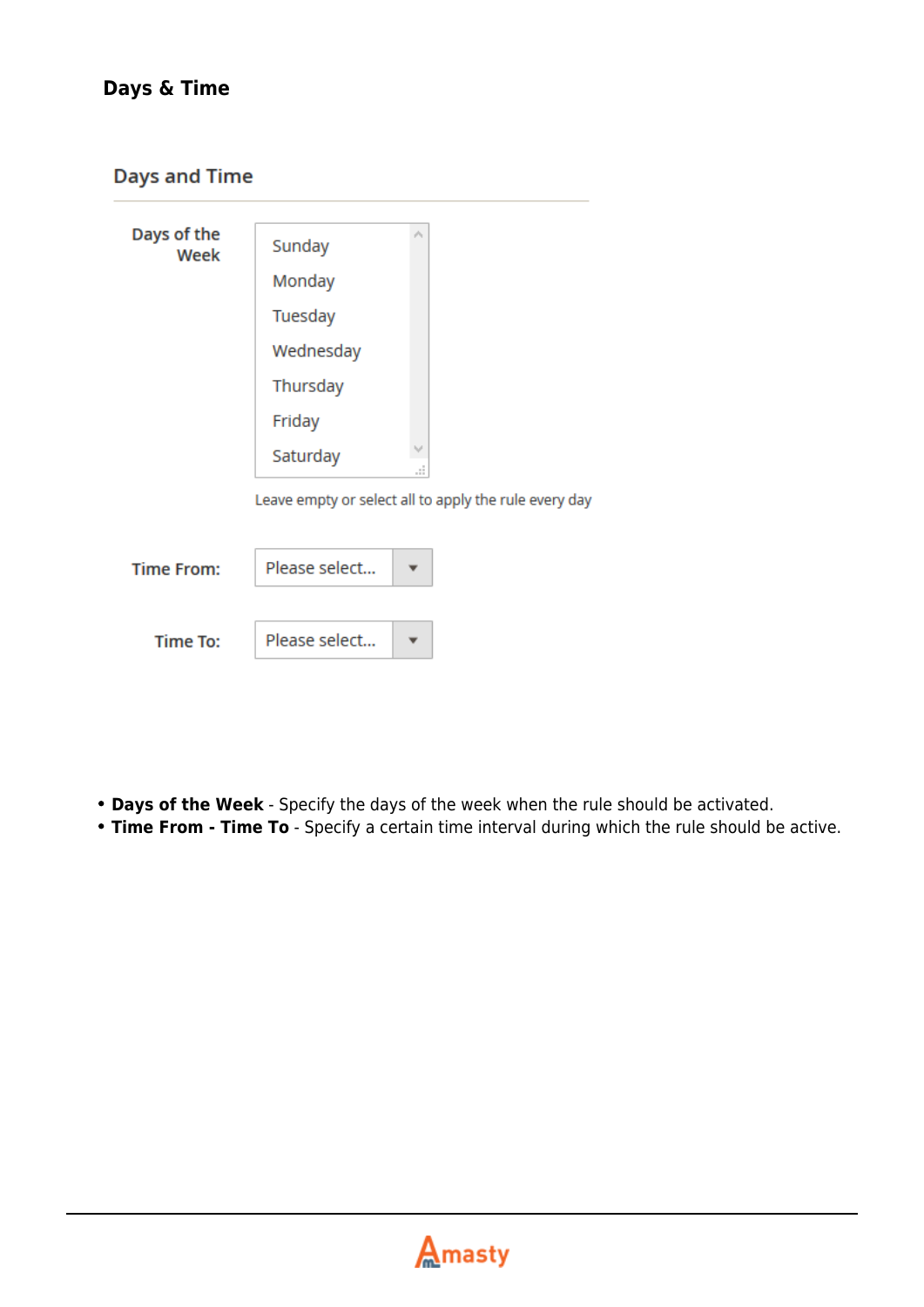#### **Conditions**

Apply the rule only if the following conditions are met (leave blank for all products).

| If ALL of these conditions are TRUE :                                                       |
|---------------------------------------------------------------------------------------------|
| If total quantity equals or greater than 1 for a subselection of items in cart matching ALL |
| of these conditions: @                                                                      |
| Category is one of 17,47                                                                    |
| ⊕                                                                                           |
| Θ                                                                                           |
| <b>Backorders</b>                                                                           |
| Apply the rule<br>All orders<br>$\overline{\phantom{a}}$<br>to                              |

- **Condition tree** if there are some conditions, the rule will be applied only when the conditions are met. If there are no conditions set, the rule will be active all the time.
- **Backorders** the option controls how the rule will work if there are Backorder items in the cart. When it's set to **Backorders only** the rule will work when there are only Backorder items in the cart. With the **Non backorders** the rule will be applied when there are no Backorder items. **All orders** will work regardless if there are Backorder items in the cart or not.

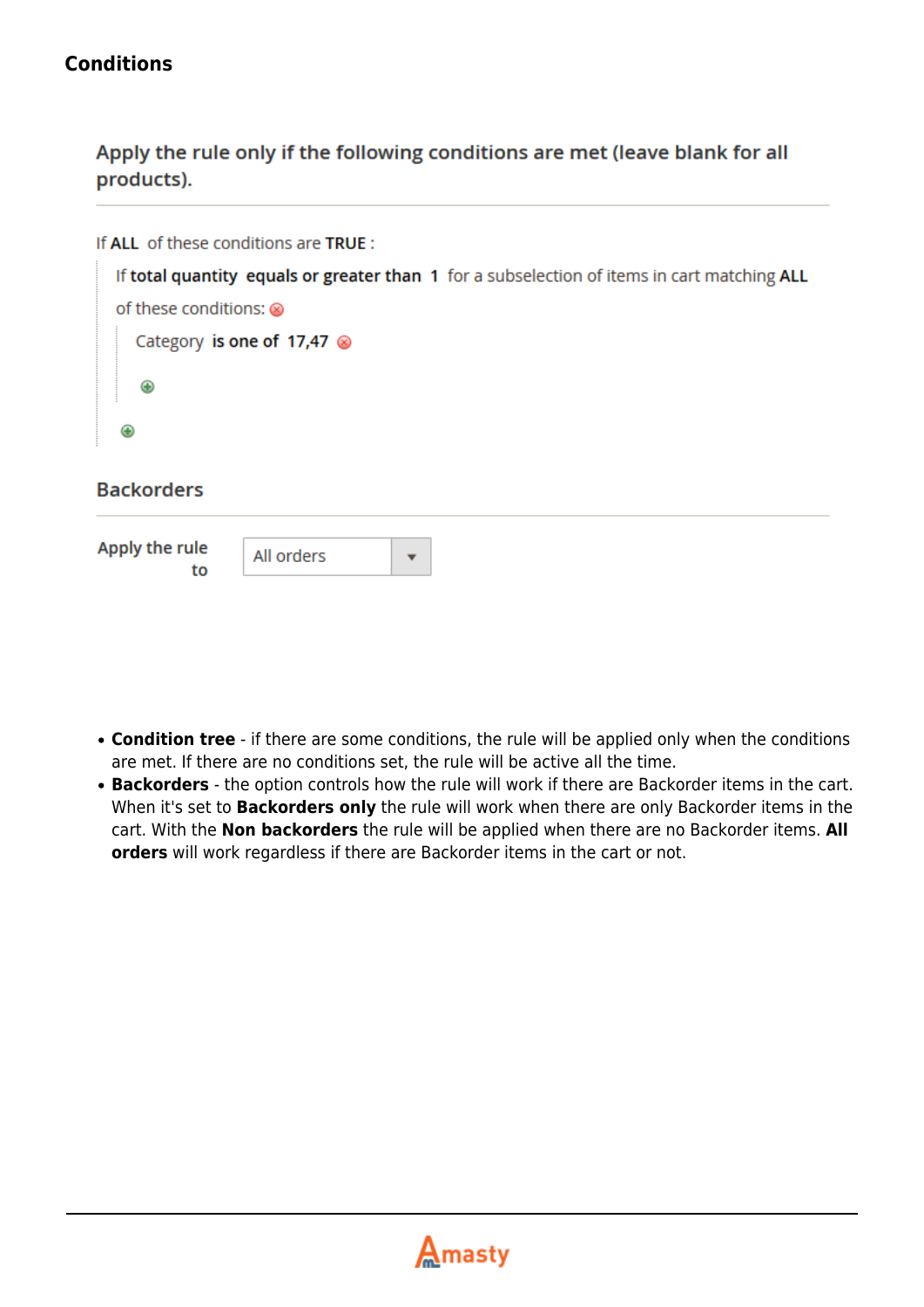#### **Coupons**

#### **Apply Rules Only With**

|                                         | Apply this rule with coupon only. You should configure coupon in<br>Promotions / Shopping Cart Rules area first. |  |
|-----------------------------------------|------------------------------------------------------------------------------------------------------------------|--|
| <b>Shopping Cart</b><br>Rule (discount) |                                                                                                                  |  |
|                                         | \$4 Luma water bottle (save 70%)                                                                                 |  |
|                                         | Buy 3 tee shirts and get the 4th free                                                                            |  |
|                                         | Spend \$50 or more - shipping is free!                                                                           |  |
|                                         |                                                                                                                  |  |

should configure the rule in Promotions / Shopping Cart Price Rules area first. Useful when you have MULTIPLE coupons in one rule.

#### Do NOT Apply Rules With

| Coupon code                                    |                                                                                                                 |
|------------------------------------------------|-----------------------------------------------------------------------------------------------------------------|
|                                                | Not apply this rule with coupon. You should configure coupon in<br>Promotions / Shopping Cart Rules area first. |
| <b>Shopping Cart</b><br><b>Rule (discount)</b> | $\mathcal{O}_2$<br>\$4 Luma water bottle (save 70%)                                                             |
|                                                | Buy 3 tee shirts and get the 4th free                                                                           |
|                                                | Spend \$50 or more - shipping is free!                                                                          |
|                                                | 20% OFF Ever \$200-plus purchase!*<br>٧                                                                         |
|                                                | al.<br>Not apply this sule with ANV coupon from specified discount sule. Vou                                    |

Not apply this rule with ANY coupon from specified discount rule. You should configure the rule in Promotions / Shopping Cart Price Rules area first. Useful when you have MULTIPLE coupons in one rule.

- **Apply Rules Only With Coupon Code** when a coupon is provided here, the rule will work only when this coupon is entered.
- **Apply Rules Only With Shopping Cart Rule (discount)** works the same as the setting above, but it uses the list of coupons in the selected rules instead of a single coupon.
- **Do NOT Apply Rules With Coupon Code** when a coupon is provided here, the rule will be canceled if the specified coupon is entered.
- **Do NOT Apply Rules With Shopping Cart Rule (discount)** works the same as the setting